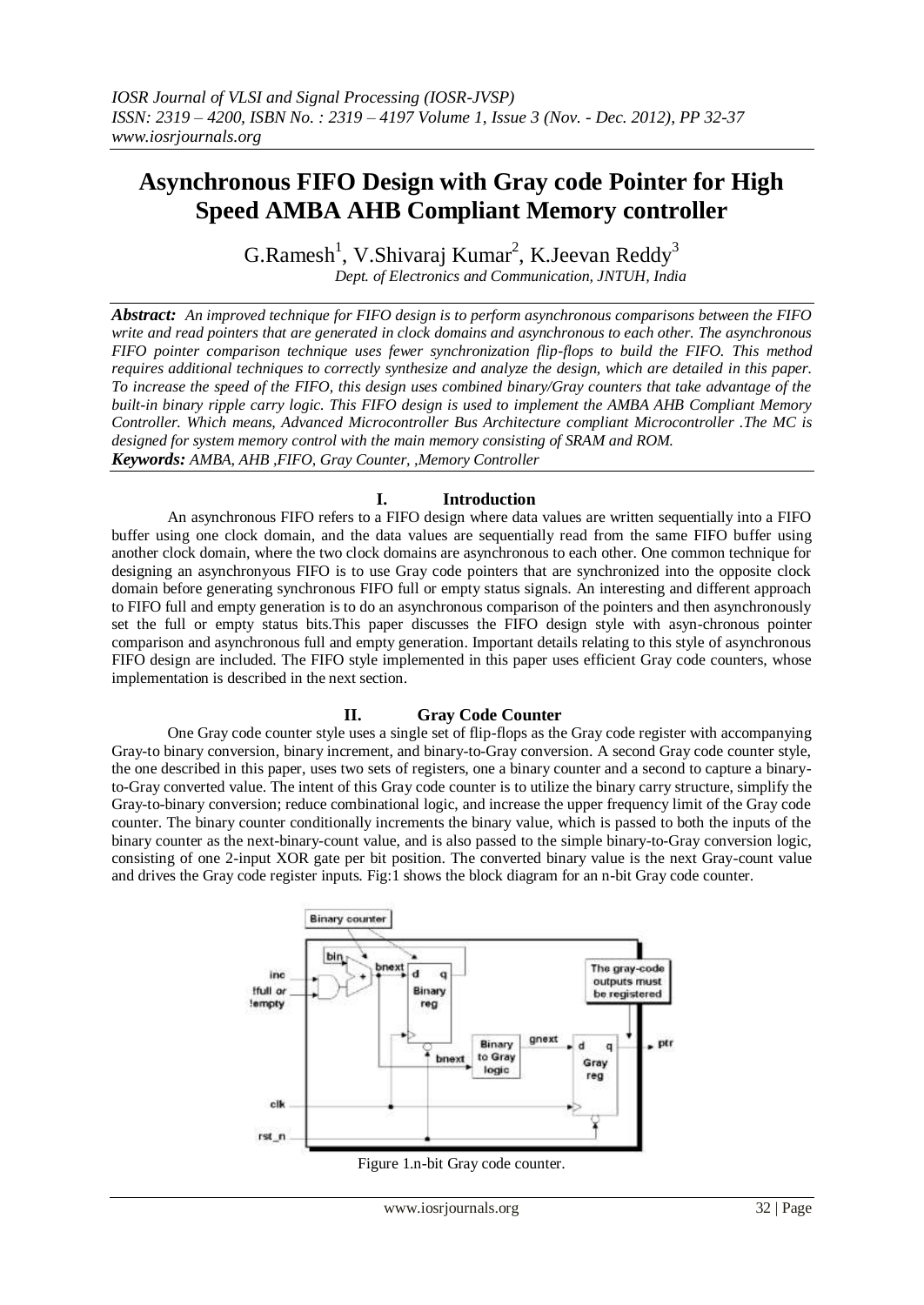This implementation requires twice the number of flip-flops, but reduces the combinatorial logic and can operate at a higher frequency. In FPGA designs, availability of extra flip-flops is rarely a problem since FPGAs typically contain far more flip-flops than any design will ever use. In FPGA designs, reducing the amount of combinational logic frequently translates into significant improvements in speed. The *ptr* output of the block diagram in figure.1is an n-bit Gray code pointer.

### **III. Full & Empty Detection**

There are two problems with the generation of full and empty First, both full and empty are indicated by the fact that the read and write pointers are identical. Therefore, something else has to distinguish between full and empty. One known solution to this problem appends an extra bit to both pointers and then compares the extra bit for equality (for FIFO empty) or inequality (for FIFO full), alongwith equality of the other read and write pointer bits.

 Another solution divides the address space into four quadrants and decodes the two MSBs of the two counters to determine whether the FIFO was going full or going empty at the time the two pointers became equal.



Figure.2: FIFO is going full because the wptr trails the rptr by one quadrant If the write pointer is one quadrant behind the read pointer, this indicates a "possibly going full" situation as shown in Fig: 2. When this condition occurs, the direction latch of Figure 4 is set.



Figure 3.FIFO is going empty because the rptr trails the wptr by one quadrant

 If the write pointer is one quadrant ahead of the read pointer, this indicates a "possibly going empty" situation as shown in Fig: 3. when this condition occurs, the direction latch of Fig: 4 is cleared.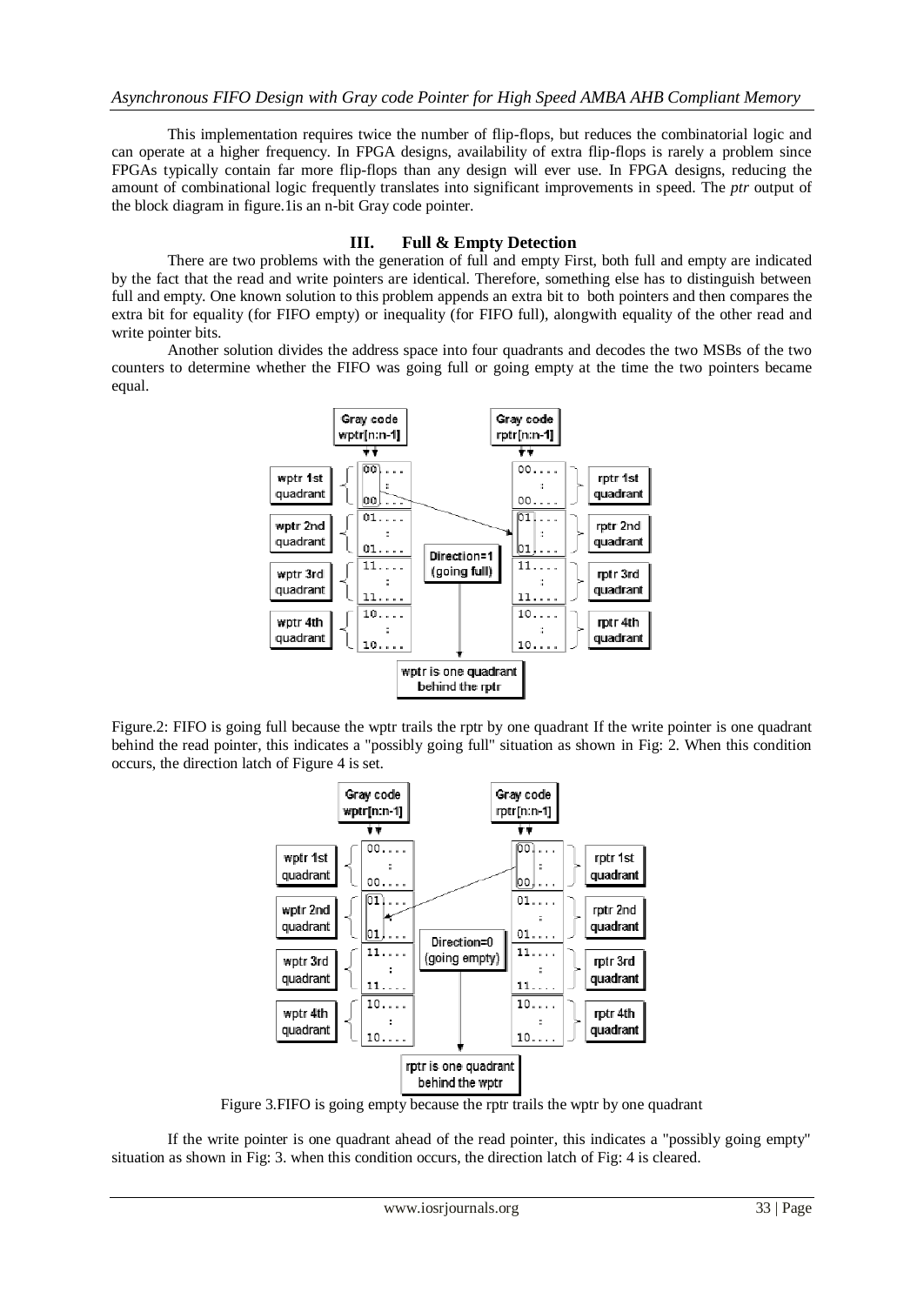

When the FIFO is reset the direction latch is also cleared to indicate that the FIFO "is going empty" (actually, it is empty when both pointers are reset). Setting and resetting the direction the direction latch eliminates the ambiguity of the address identity decoder.

#### **IV. First In First Out [Fifo]**

This FIFO implementation synchronizes the pointers from one clock domain to another before generating full and empty flags. The FIFO style provides asynchronous comparison between Gray code pointers to generate an asynchronous control signal to set and reset the full and empty flip-flops. The block diagram for FIFO is shown in Fig: 5.



Figure 5. FIFO2 partitioning with asynchronous pointer comparison logic

## **4.1. Asynchronous generation of full and empty**

In the async cmp shown in Fig: 6, aempty n and afull n are the asynchronously decoded signals. The aempty\_n signal is asserted on the rising edge of an rclk, but is de-asserted on the rising edge of a wclk. Similarly, the afull\_n signal is asserted on a wclk and removed on an rclk. The empty signal will be used to stop the next read operation, and the leading edge of aempty\_n is properly synchronous with the read clock, but the trailing edge needs to be synchronized to the read clock. This is done in a two-stage synchronizer that generates rempty. The wfull signal is generated in the symmetrically equivalent way.



Figure 6.Asynchronous pointer comparison to assert full and empty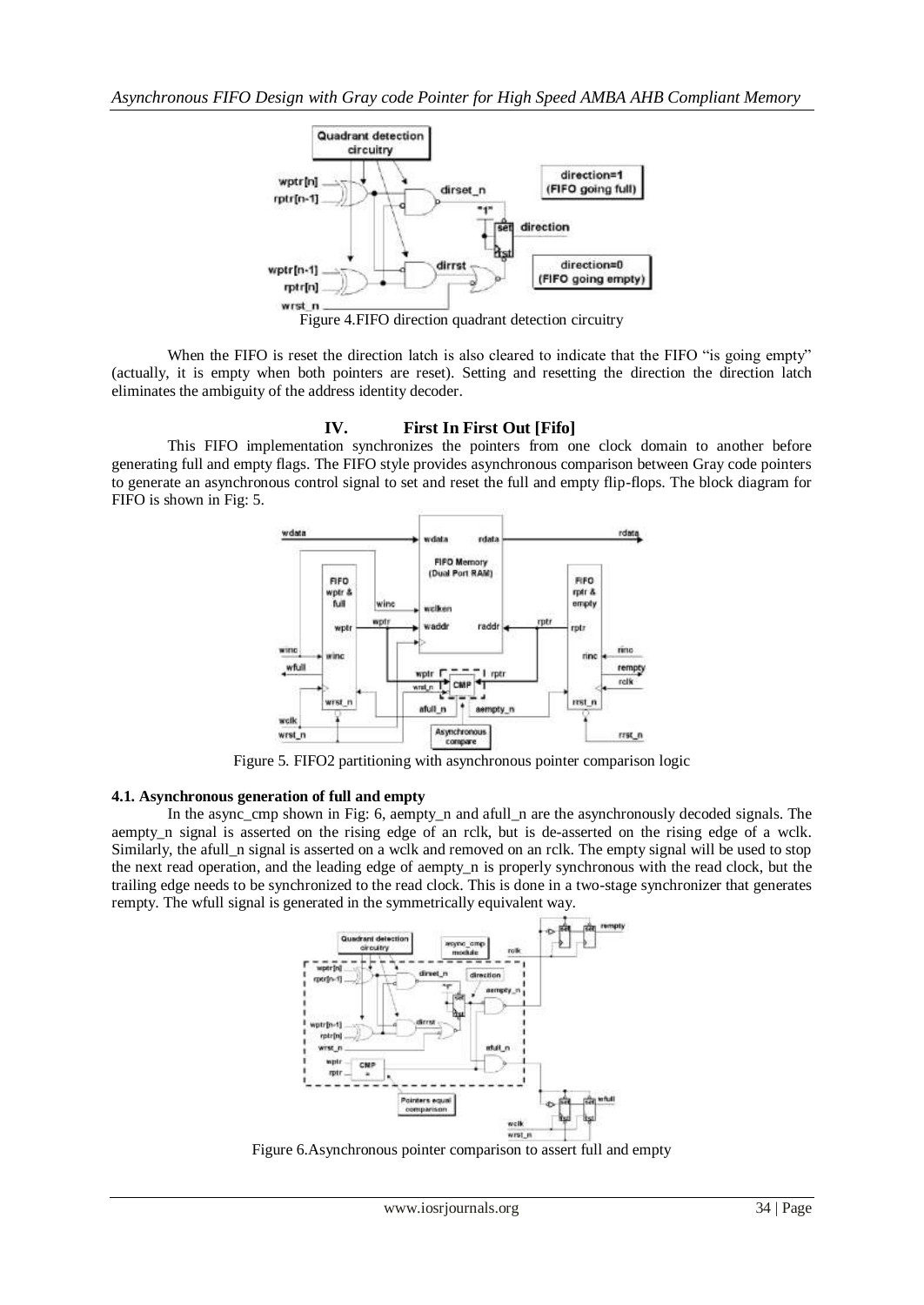## **4.2. Resetting the FIFO**

The first FIFO event of interest takes place on a FIFO-reset operation. When the FIFO is reset, four important things happen within the async\_cmp module and ac-companying full and empty synchronizers of the wptr\_full and rptr\_empty modules (the connections between the async\_cmp, wptr\_full and rptr\_empty modules are shown in Fig 7.

1. The reset signal directly clears the wfull flag. The rempty flag is not cleared by a reset.

2. The reset signal clears both FIFO pointers, so the pointer comparator asserts that the pointers are equal.

3. The reset clears the direction bit.

4. With the pointers equal and the direction bit cleared, the aempty\_n bit is asserted, which presets the rempty flag.

### **4.3. FIFO writes & FIFO full**

The second FIFO operational event of interest takes place when a FIFO-write operation takes place and the wptr is incremented. At this point, the FIFO pointers are no longer equal so the aempty n signal is deasserted, releasing the preset control of the rempty flip-flops. After two rising edges on rclk, the FIFO will deassert the rempty signal. Because the de-assertion of aempty\_n happens on a rising wclk and because the rempty signal is clocked by the rclk, the two-flip-flop synchronizer as shown in Fig: 8 are required to remove metastability that could be generated by the first rempty flip-flop. The second FIFO operational event of interest takes place when the wptr increments into the next Gray code quadrant beyond the rptr. The direction bit is cleared.



Figure 7.async\_cmp module connection to rptr\_empty and wptr\_full modules.



Figure 8 .Asynchronous empty and full generation

### **4.4. FIFO reads & FIFO empty**

when the rptr increments into the next Gray code quadrant beyond the wptr. The direction bit is again set (but it was already set).when the rptr is within one quadrant of catching up to the wptr. At this instant, the dirrst bit of Fig 6 is asserted high, which clears the dire-ction bit. This means that the direction bit is cleared long before the FIFO is empty and is not timing critical to assertion of the aempty<sub>n</sub> signal. When the rptr catches up to the wptr (and the direction bit is zero). The aempty\_n signal presets the rempty flip-flops. The aempty\_n signal is asserted on a FIFO-read operation and is synchronous to the rising edge of the rclk; therefore, asserting empty is synchronous to the rclk.

 Finally, when a FIFO-write operation takes place and the wptr is incremented. At this point, the FIFO pointers are no longer equal so the aempty\_n signal is de-asserted, releasing the preset control of the rempty flip-flops. After two rising edges on rclk, the FIFO will de-assert the rempty signal. Because the de-assertion of aempty\_n happens on a rising wclk and because the rempty signal is clocked by the rclk, the two-flip-flop synchronizer.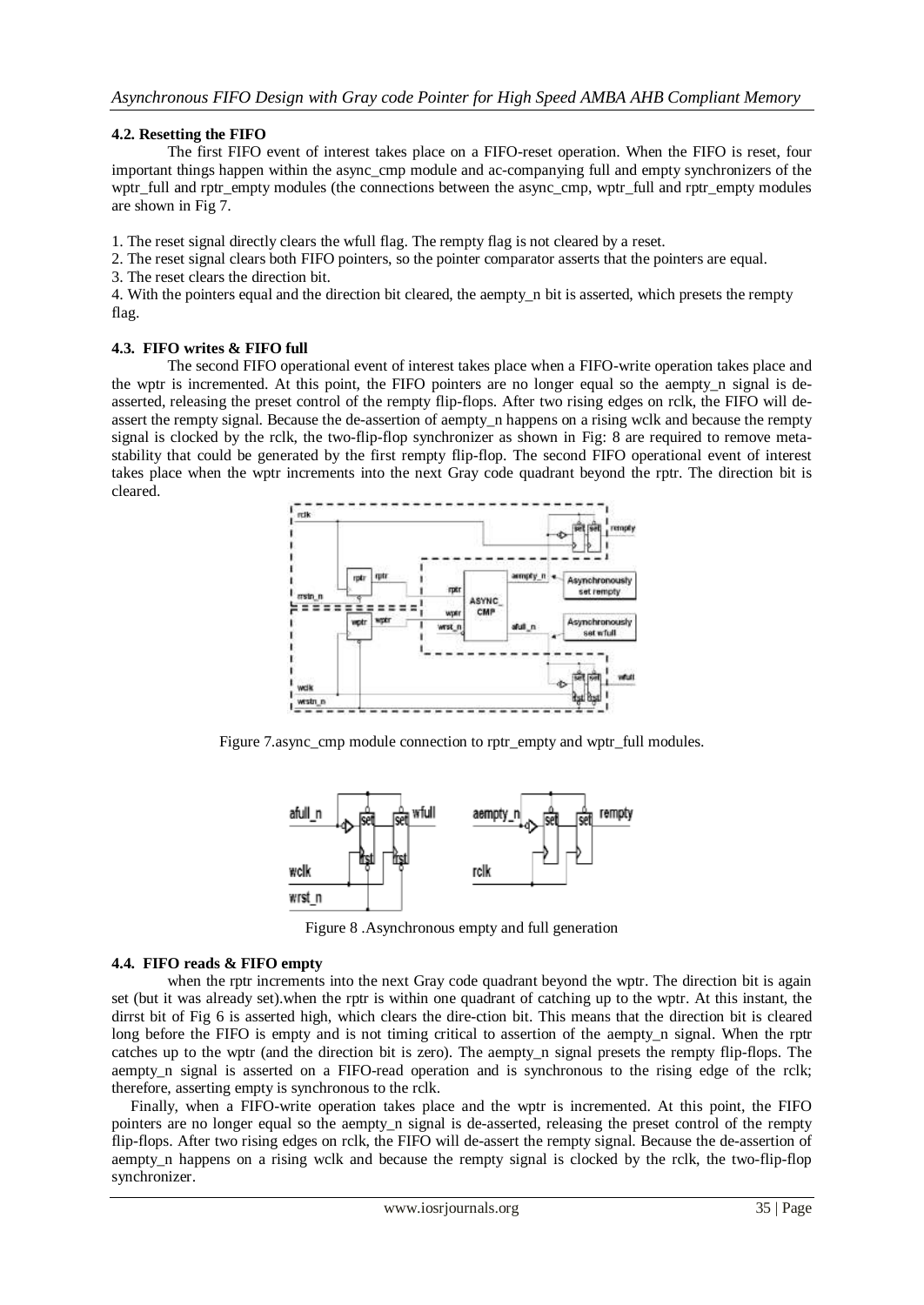#### **4.5. Full and Empty critical timing paths**

Using the asynchronous comparison technique described in this paper, there are critical timing paths associated with the generation of both the rempty and wfull signals. The rempty critical timing path, shown in Fig :9 , consists of (1) the rclk-to-q incrementing of the rptr, (2) comparison logic of the rptr to the wptr, (3) combining the comparator output with the direction latch output to Generate the aempty\_n signal, (4) presetting the rempty signal, (5) any logic that is driven by the rempty signal, and (6) resultant signals meeting the setup time of any down-stream flip-flops clocked within the rclk domain. This critical timing path has a symmetrically equivalent critical timing path for the generation of the wfull signal, also shown in Fig: 9.



 Figure 9 .Critical timing paths for asserting rempty and wfull.





In order to improve the speed constraint and reduce the number of flip flops gray counter FIFO is Included. simulation results of FIFO shows gray counter FIFO.it is practically proved that, Gray Counter FIFO offers high speed for reading from and writing into the ROM,SRAM memories.FIFO plays a vital role in implementations of Memory controller for avoiding Memory latancies.Number of flip flop's are reduced compared to conventional FIFO styles.AMBA Memory controller has two types of clock domains. 1) AHB clock domain (HCLK).

2) Memory clock domain (MCLK).

Synchronization must require for proper communication between memory and AHB modules. Here, Gray counter FIFO provides synchronization between these two domains.

| New             | Taker   |         | 11,000 | 1,48% | <b>ILL IN</b> | <b>Alliant</b> |
|-----------------|---------|---------|--------|-------|---------------|----------------|
|                 | odEIB   | nodonus |        |       |               |                |
|                 |         |         |        |       |               |                |
|                 |         |         |        |       |               |                |
|                 |         |         |        |       |               |                |
| RO <sub>1</sub> | o       |         |        |       |               |                |
|                 | 1110940 |         |        |       |               |                |
| Uth!            |         |         |        |       |               |                |
| w               |         |         |        |       |               |                |
|                 |         |         |        |       |               |                |

Figure 11.Gray pointer FIFO simulation